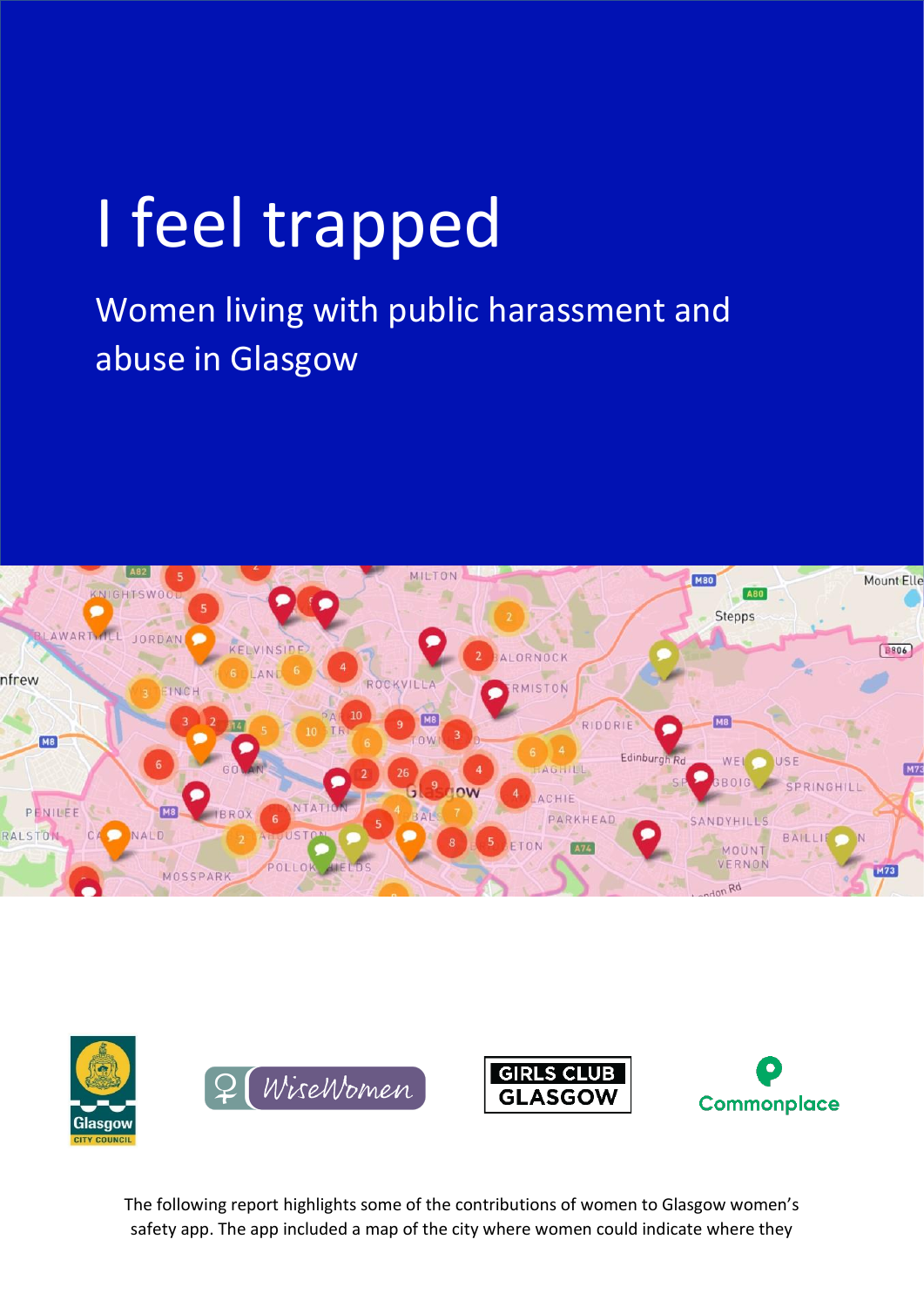experienced / were fearful of harassment and abuse. The map was open from 10<sup>th</sup> December 2021 until 1st March 2022.

This is the first stage of this project. Focus groups will follow and findings will be presented to working groups and decision-makers to influence policy and strategy in Glasgow.

March 2022

## **Content**

- **1. Background.**
- **2. Who has raised their voice?**
- **3. What women said about their communities.**
- **4. Mitigating Harassment and Abuse**
- **5. Structural challenges in communities**
- **6. Men's behaviour is the danger.**
- **7. Suggestions for change**
- **8. Conclusion.**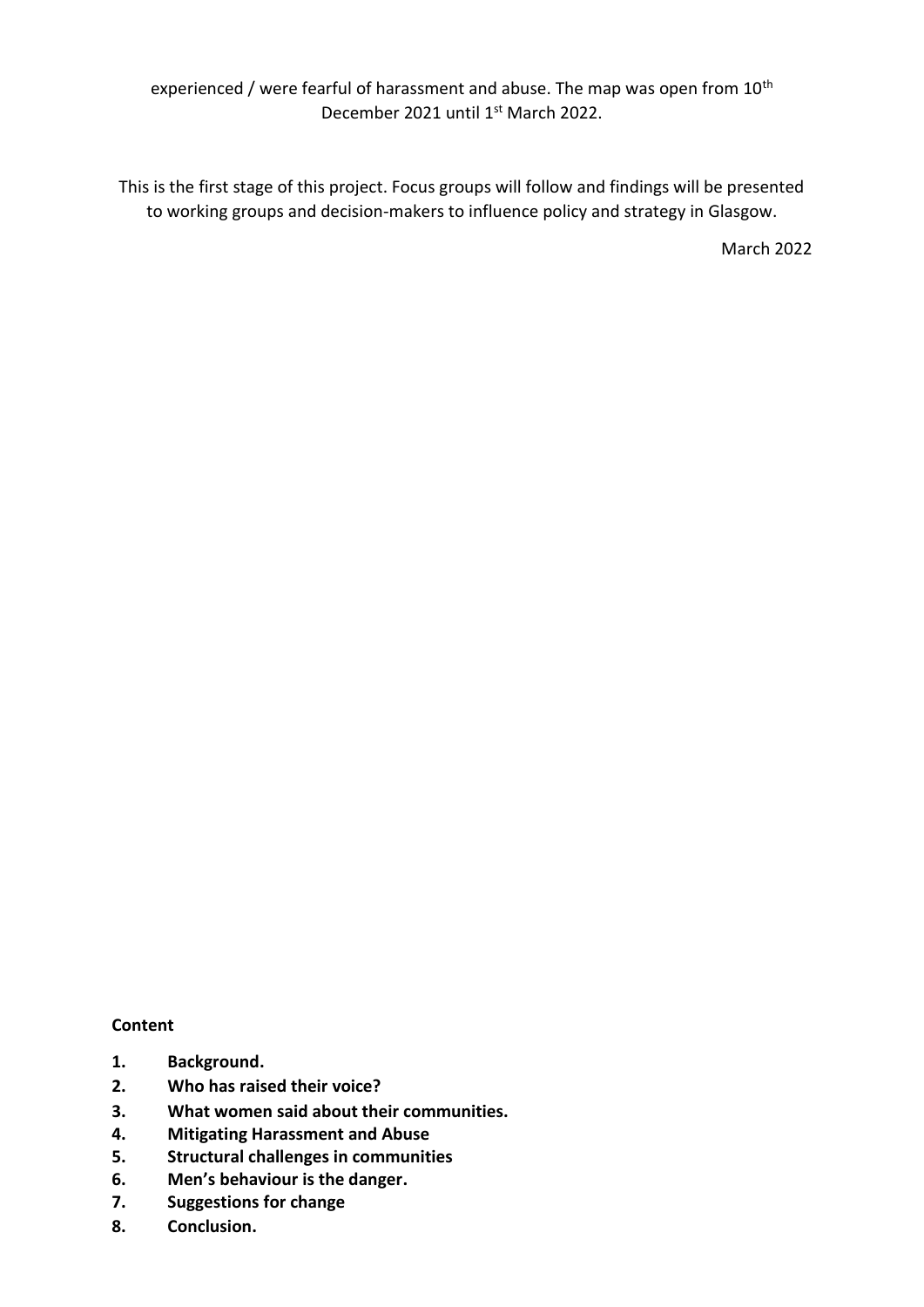## **1. Background.**

Wise Women, in partnership with Glasgow Girls Club, Commonplace and Glasgow Violence Against Women Partnership, developed a women's safety app, that contained Commonplace's heatmap, to consult with women about their experiences of harassment / abuse in public spaces. Glasgow Girls Club, committed to finding IT solutions to social issues, were central in improving the accessibility of the heatmap by developing an app to hold it.

The app has now become a core element of the project and will be developed further over the next few months.

The idea behind the Project was that women would download the app and then if they, or a woman they knew, experienced a relevant incident they would add it to the map.

It was essential to the partnership that this would not be yet another consultation but would be a tool for change. Glasgow Violence Against Women's Partnership have shown commitment to the Project and is working with the partners to explore future work, including focus groups, a men's survey and embedding the findings in the City's strategy and policy.

Some women reached out to us whilst the survey was open with concerns that this would be yet another consultation with women or that the purpose was to highlight how women could mitigate against ongoing harassment and abuse. This is not the case. Wise Women, alongside the partner agencies, is committed to improving women and girls' safety in Glasgow. From the beginning of this Project the partnership has been determined that the survey is the first in a four-stage process for change.

- Stage 1: Women's Survey.
- Stage 2: Focus Groups for additional information.
- Stage 3: Embedding information gathered into strategic working groups.
- Stage 4: Decisions for change putting women's safety at the centre of strategy and policy in the city.

## **2. Who has raised their voice?**

We would like to thank all the women who contributed to this survey. In total there were 609 contributions to the survey with a wide demographic of participants. Most women contributing were over 44 years of age (64%) with the highest age range represented being 45 – 64 (31%). 100% were women, with 5 preferring not to say gender identity and 5 describing as an alternative to identifying as a woman.

Incidents reported were from across Glasgow, and there was a balanced representation from North, South, West and East Glasgow. We do have concerns that some local areas, due to covid restrictions and lack of public meeting space, adequate poster publicity was not possible. More detailed analysis of the survey will highlight the impact of these challenges.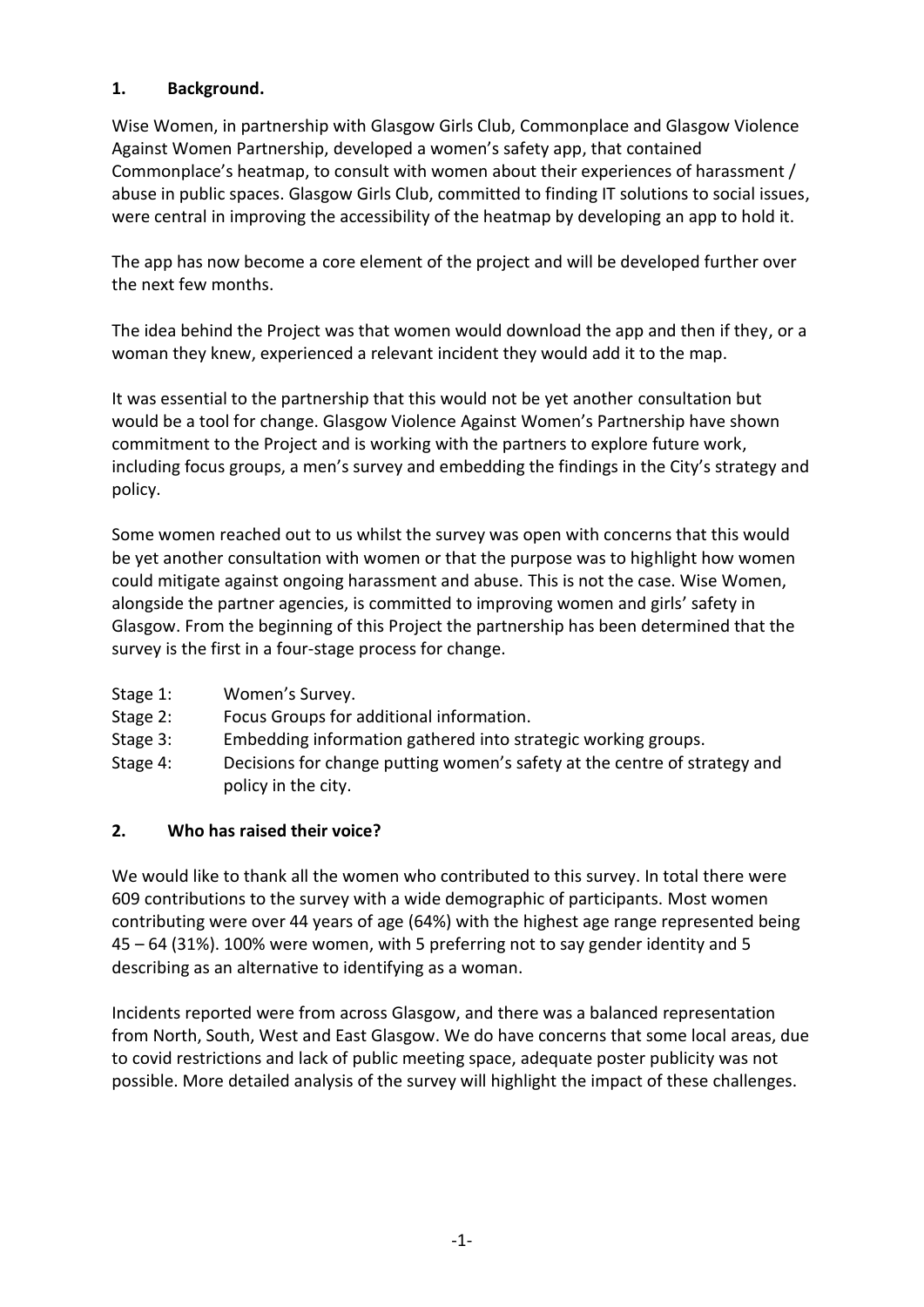Women also recognised the intersectional nature of the harassment and abuse they and others experienced. They recognised the risks to women experiencing multiple discrimination depending on social and personal characteristics. Unfortunately, we did not include being older in our options. We thank the women who contributed for highlighting this and will include this in future surveys.

### **Intersectionality**

| Being a woman               | <b>30%</b> |
|-----------------------------|------------|
| Being alone                 | 24%        |
| Being young                 | 6%         |
| Being LGBTQ                 | 8%         |
| Race / Ethnicity            | 7%         |
| Being gender non-conforming | 7%         |
| Having children with you    | 4%         |
| Being pregnant              | 3%         |
| Having a visible disability | 6%         |
|                             |            |
|                             |            |
| Elderly 2                   |            |

*"As a woman of colour, the group of young boys that sometimes loiter on the streets is very intimidating and these boys sometimes pick on a lone walking woman of colour with hijab for no reason, making racial remarks and laughing."*

## **3. What women said about their communities.**

Women were offered the opportunity to choose from multiple choice answers and to include their own comments. The multiplechoice sections guided women's contributions, and this will be evaluated and reviewed for any future survey. A section specific to lighting may have influenced high levels of concern around lighting in areas, however women indicated several challenges in the vast majority of the contributions.

Significantly where women identified "intimidation" and "threats" as factors the vast majority also included "groups of men" and "groups of young people". The presence of groups appears to have increased the risk of intimidation of threats. Many of the women identifying these issues also indicated a lack of police presence in the area. This issue will be analysed more for the final report, due to be published in November 2022, following a survey with men. The men's survey will ask

Number of times women indicated the following was factor in her fear. Poorly lit 187 Feeling isolated 112 Anti-Social Behaviour 105 Groups of men in area 94 Run down area 61 No police presence 81 Intimidation 76 Groups of young people in area 76 Loitering 73 Area known for violence 71 Fly Tipping 68 Previous experience of crime 48 Feeling trapped 40 Infrequent public transport 29 Threats 26 Religious tensions in area 13 Racial tensions in area 13 Discrimination 7 Inappropriate behaviour 4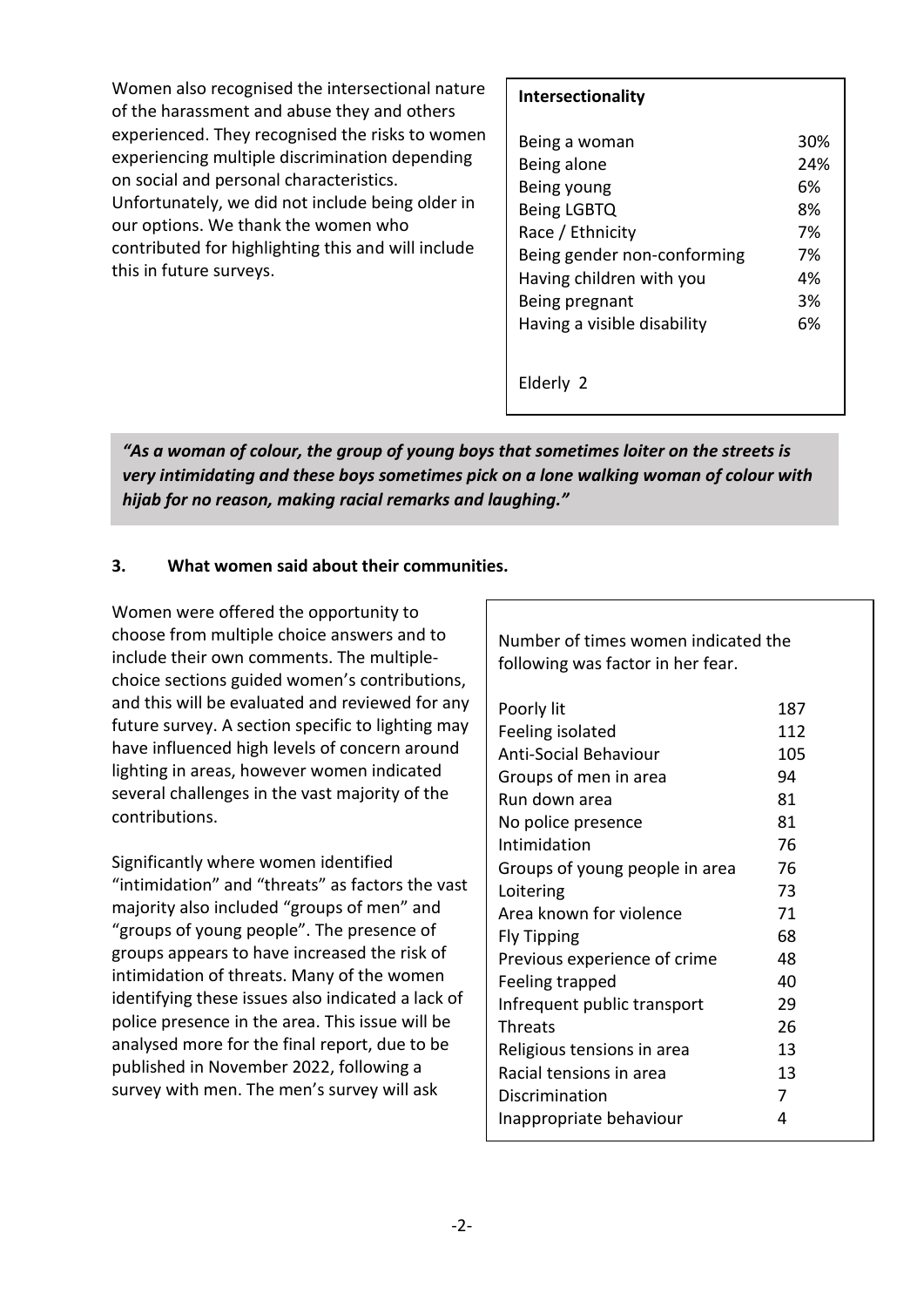them to highlight where they see harassment and abuse of women in public spaces.

It was not only groups of local men who caused fear and anxiety for women. Several women spoke of men entering the area to exploit women through prostitution. This increased not only fear, but also the risk of being approached by the men looking for sex for money.

*"When I walk in this area to and from meetings, cars often slow down beside me as the area has been known for men to pick up women in prostitution."*

*"I [live] around this area and don't even feel safe walking my dog here after dark. There is rubbish everywhere and bad lighting, there are also many Air BNBs in the building and some are used as brothels, this brings many men who don't live here to the area which is a large cause for concern."*

*"Was asked from sex by a man on the street he walked behind me on way to work."*

Women had many connections to the area where they had experienced the incident they were reporting. Of all the contributions 199 (47%) connections to the area were unavoidable. This included living (17%) and / or working in the area (5%), having friends and family living in the area (8%) or it being part of their travel route (13%), their child went to school or college in the area (3%) and / or the woman cared for someone in the area (0.7%).

Furthermore 6% of those contributing had experienced a previous incident in the area. This may have influenced the 40 women who said they felt trapped in the area where the incident / s took place.

For many women their response depended on their circumstances. In only 14 contributions did women report not avoiding an area due to fear. Women discussed a range of responses to avoid the fear of / further incidents.

- After dark (41%)
- $\bullet$  If alone (10%)
- Always (7%)
- On weekends (9%)
- Daytime (6%)
- Late at night (0.4%)

**In response to the same question regarding where the women lived indicated,** Neither safe nor unsafe 20% Unsafe 39% Safe 35% Very unsafe 2% Very safe 2%

**When asked how safe they felt in Glasgow** 

**there was a varied response** Neither safe nor unsafe 43% Unsafe 32% Safe 22% Very unsafe 2.5% Very safe 0.4%

For 25% women, however, they could not avoid this area and one can only assume

are repeatedly subjected to fear and anxiety when they are in these areas.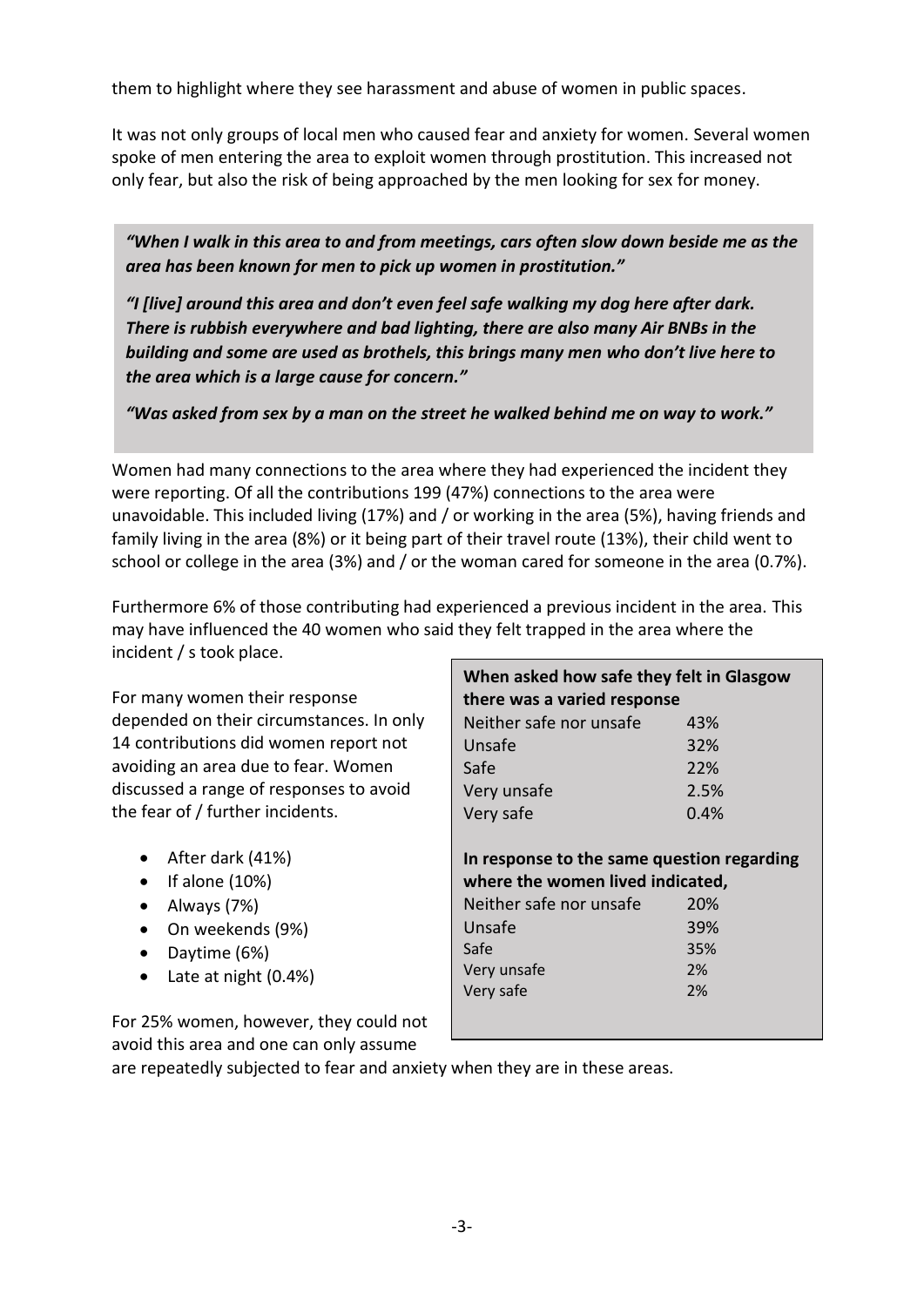## **4. Mitigating Harassment and Abuse.**

Women made many attempts to avoid and mitigate against harassment and abuse, often feeling alone in their attempts. Of 295 contributions, only 38, (12%), said they had or were intending to report the incident to the police. It is concerning that women are dealing with sometimes daily harassment and abuse, but feel unable to request support. Some women had complained to the relevant authorities but were left feeling unprotected and having to mitigate to ensure their safety.

*"The level of anti-social behaviour on Sauchiehall Street is so bad that, if I'm on my own, I will cut along one of the worst lit, more isolated streets that runs parallel to get to somewhere on Sauchiehall Street rather than walk down it in the dark."*

*"This harassment was very scary and different from anything I had experienced and I feel the police did not understand my feelings and fears about the incident and will not police the area."*

*"I was followed from town here by a male …..I eventually crossed the road to the bus stop to avoid the underpass, and he sat at the opposite side keeping an eye. Another member of the public commented 'you have an admirer'…. It was reported to the police, but all they could do was keep an eye out for man matching the description – nobody came out to speak to me, and I've never walked this direction alone again."*

*"The lighting is really poor and often doesn't work meaning commuters are forced to walk in darkness. I use my torch on my phone but it doesn't provide enough visibility to see someone approaching."*

*"Lived her for around 6 months, ended up moving due to feeling unsafe. Constant groups of men on the street once it gets dark. Twice (during the daytime) I had to walk past two men with their hands down their pants rubbing themselves, right next to the entrance to my building."*

*"Women are left to look after one another…… I have lost count of how many times I have had to nod and smile at men … and listen."*

*"This [public urination] is disgustingly common in this area and the police have little or no response when it is reported."*

**"I have repeatedly asked the council to improve the lighting in this area but no action has been taken."**

**"I never feel safe walking from the train station or from events at hotel or restaurant on the main road. I often walk with my key between my knuckles when I can't get anyone to come meet me."**

**"Anti-social behaviour on trains, particularly men who are drunk and in groups, harassing lone women and there is no police presence, even on the busiest routes."**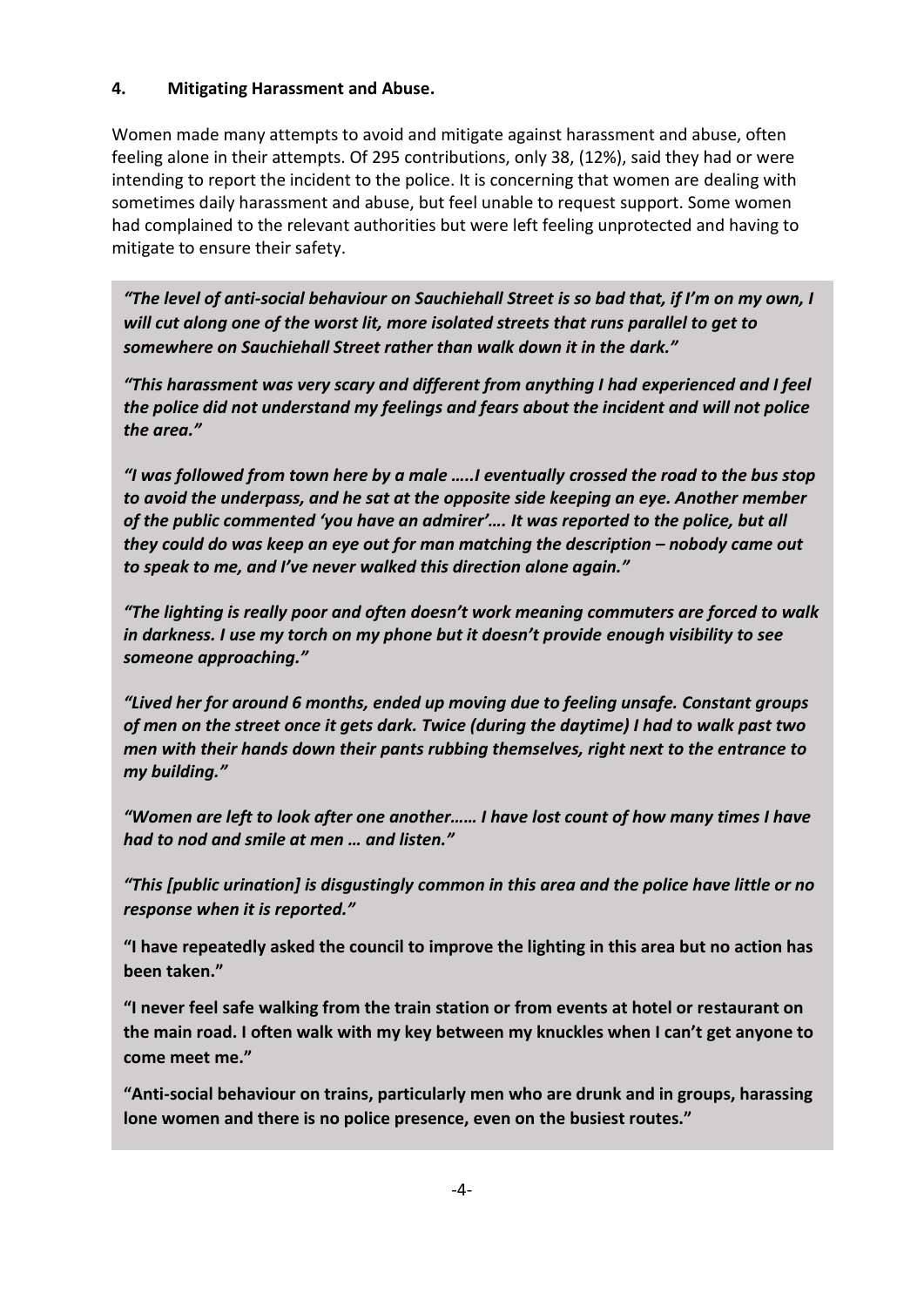Options to mitigate however were limited. Women spoke of being harassed in their car and whilst cycling.

**"Lots of aggression from male car drivers about using the 'bike lane' which is actually a poorly managed area …. Honking, threatening, close passing and then continuing aggression when I catch up to them at the lights."**

**"I've been followed by men in cars several times in this area and actually sometimes the same man more than once over time."**

**"After parking, a man in a rage tried to kick the car and pull me out. It is really frightening when there is no obvious trigger … I am looking in to having a dashcam to begin to capture this behaviour in the future. I am fed up with people thinking it is acceptable in some way to threaten, intimidate and be violent towards women. Think our culture is going backward in this area."**

**"This is my main cycle route to/from work – however, in late autumn / winter I cannot cycle this route on my way home as it is too unsafe to do so in the dark and have to adapt my route."**

For women who work there are particular issues when working shifts. One unexpected issue highlighted was the challenges for shift staff in the hospitals across Glasgow. Lack of lighting, inappropriate approaches from men, sexual assault and lack of protection were raised. This was all the more concerning as there was a suggestion that the challenges were common knowledge. If this is the case this would suggest an employment health and safety issue.



"Towards King's Park From Queen's Park, Glasgow" by Loz Flowers"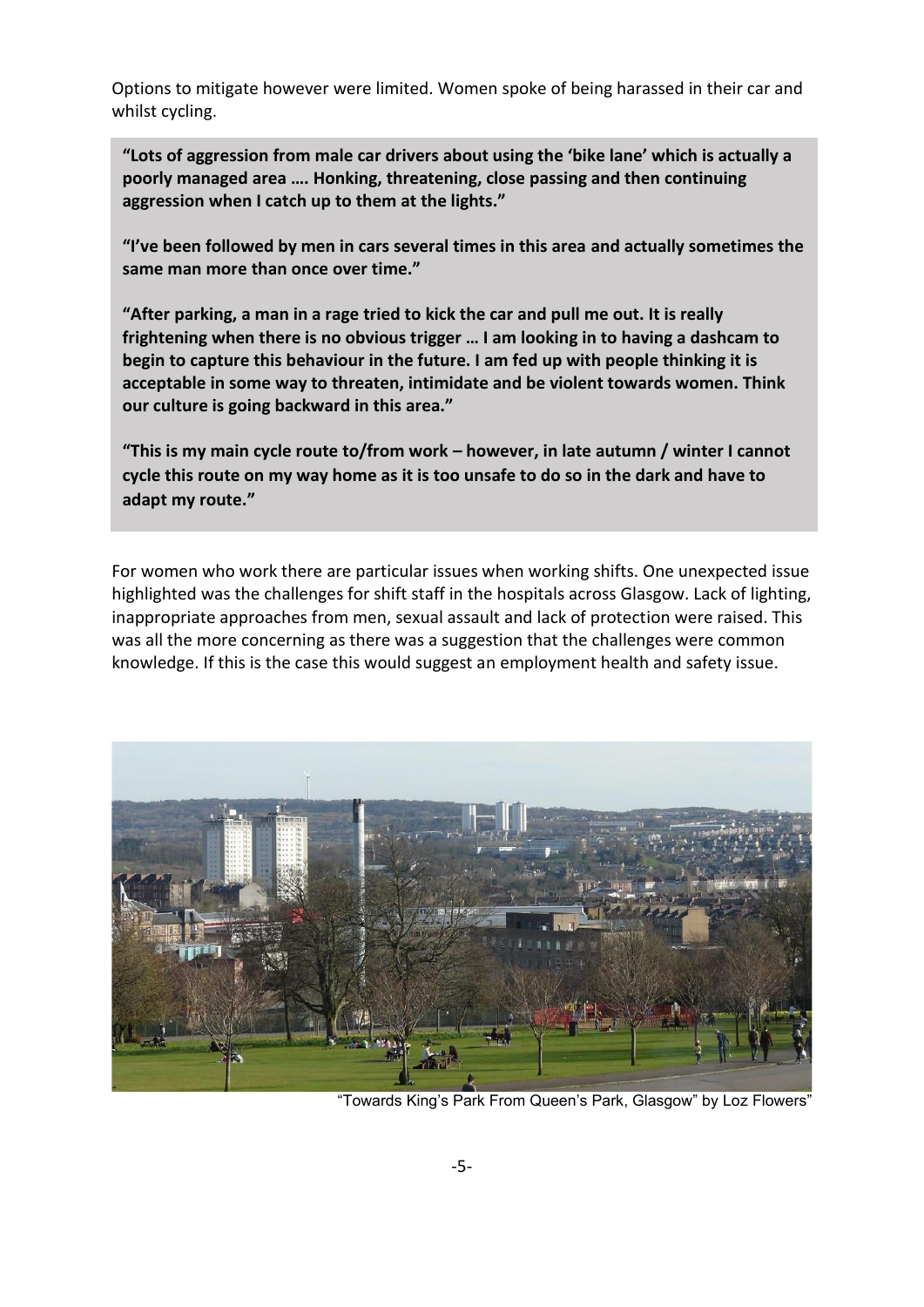*"Going to work on dark mornings alone is tough."*

*"Staff frequently have to walk through the hospital campus alone, when it is dark and they often feel vulnerable. Frequent stories of antisocial behaviour around the hospital campus and incidents of vandalism and theft from the car parks and hospital itself."*

*"It is very near the hospital and there are often people coming through at odd times of night due to shift work – their needs need to be catered for."*

*"Approached in daylight by a man waiting by my car who inappropriately exposed himself when I was working at Yorkhill Hospital."* 

*"No security presence after dark on Queen Elizabeth campus. Lighting is poor. Nothing has been done to address this. Feels very unsafe walking to staff car park at 10pm after my shift."*

*"The streets surrounding Glasgow Royal Infirmary have expensive parking meters on them meaning staff need to park 10 – 15 min walk in surrounding neighbourhoods. In the winter this means they are walking to work in darkness and walking back to their car alone … there is communication of staff being assaulted either in the morning or evening, or being approached from behind…. 70% of NHS staff are women.* 

*"I was walking home from Glasgow City centre one summer evening in broad daylight, I had earphones in, a cyclist mounted the pavement and slapped my buttock as he cycled past."*

*"It is my route to work however I avoid this area after dark because it is so poorly lit."*

#### **5. Structural challenges in communities.**  $\blacksquare$  is the physically assaulted twice by teenaged boys on this way to work on this work on this work on this work on this work on this work on this work on this work on the work on this work on this work on this work o ). J

Women identified structural issues that exacerbated their fears and experiences of harassment and abuse.

*"You need to walk single file which makes you feel uneasy."*

*"Very narrow pavement on the road walking down to Stobhill. Would avoid if I had a pram or kids or any kind of visual impairment."*

*"Coming out of the station at both of the above is concerning as there is a patch where you come under a concealed bridge and it is not particularly well lit or covered by cameras."*

Some women recognised however that these structural issues should not mean that they cannot use streets and parks due to men's behaviour.

Women were keen to point out that they should be able to live their lives regardless of lighting and lack of routes to escape. For the majority however these caused very real fears.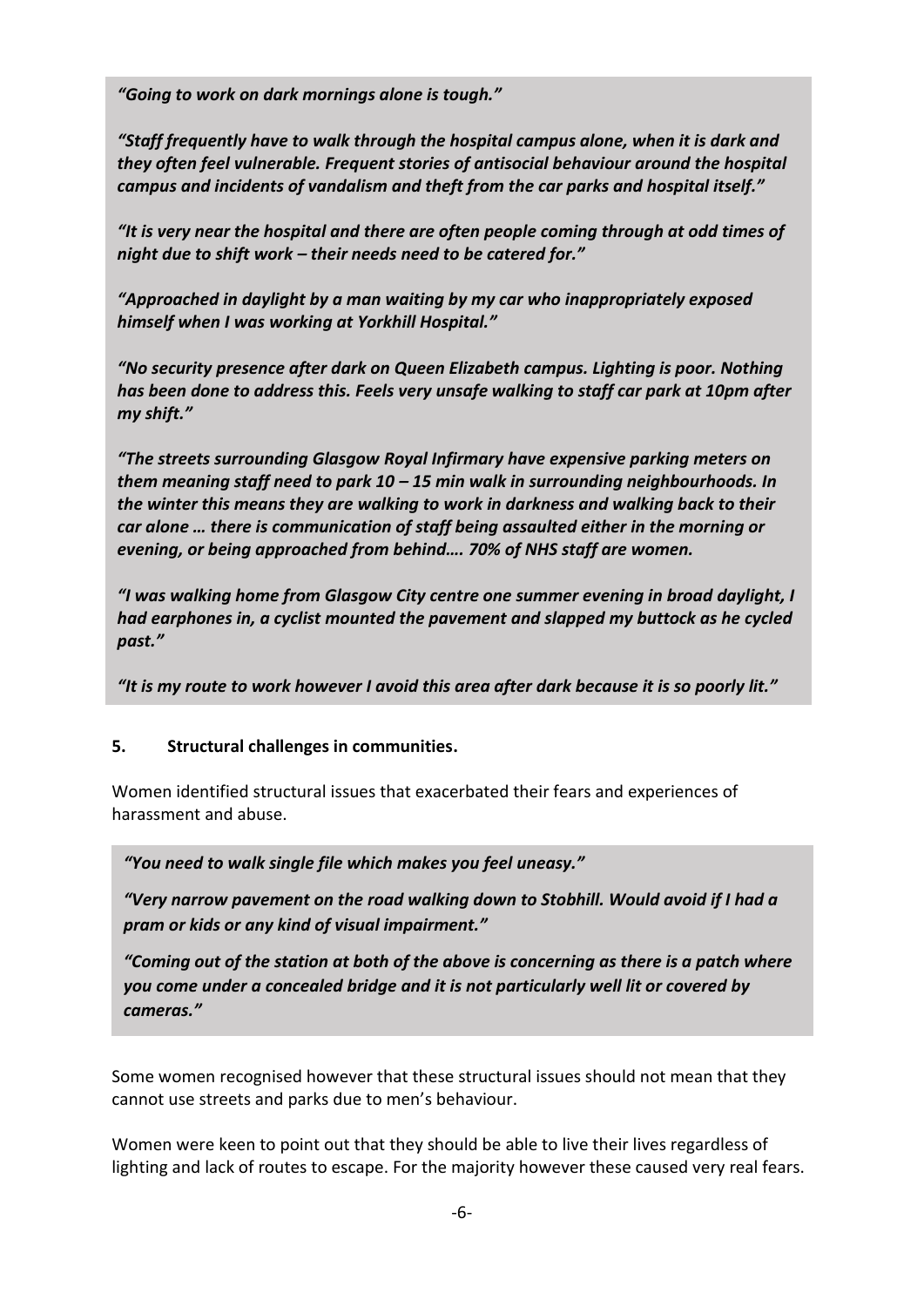Wise Women's position is that whilst men continue to abuse their power and privilege communities must respond to women's safety needs and offer increased protection where possible. Unless women's safety needs are put at the centre of strategy and policy in relation to city structures, as well as services, Glasgow, as with other cities, will remain male centric, and sometimes dangerous places for women to live.

## **Lighting in the area.**

| Too dark                                | 144 (46%)  |
|-----------------------------------------|------------|
| Patchy lighting coverage                | 94 (30%)   |
| Lighting is not the issue here 36 (11%) |            |
| The right amount of lighting 26 (8%)    |            |
| I don't know                            | 10 (3%)    |
| Not applicable                          | 4(1%)      |
| Too bright                              | $1(0.3\%)$ |

*"The area has no lights. That's despite the known crime in the vicinity."*

*"In the day time it is a very commonly used path, but the poor lighting as it gets darker and the areas history of violence make it unsafe at night. Some women may not realise how poorly lit it is because on some of the entry ways to the path it is better lit."*

*"Since the lights have been changed to the LED ones on the road they do not cast enough light back to light this path."*

*"We also need the council to regularly inspect lighting and fix it. Relying on public reports means lights can sit dark for months."*

*"This is where you'd enter the Stockingfield aqueduct / viaduct on Lochburn Road. Although there is lighting, I don't feel the lighting is bright enough. The area is lined with bushes etc so I'd feel endangered if I had to walk here alone at night when it's dark."*

*"Railway bridge, opposite Bridge Street Underground, near Laurieston Bar. This street is poorly (or not at all) lit, often has water overflows, can't access part of the pavement. It is only way to the bus sto***p nearby. Lots of traffic. Feels really isolated and unsafe."**

**"Paths are bumpy and full of pot-holes which makes it impossible for a disabled woman like myself to be able to travel."**

## **6. Men's behaviour is the danger.**

At the end of the day harassment and abuse is the responsibility of the perpetrators. The women who have contributed to this survey have tried to live their lives in peace and safety, but time and again perpetrators have exploited their position of power to intimidate, threaten and humiliate women just for being in public.

As one woman stated, *"The issue isn't the location but a complete lack of respect and regard for women."*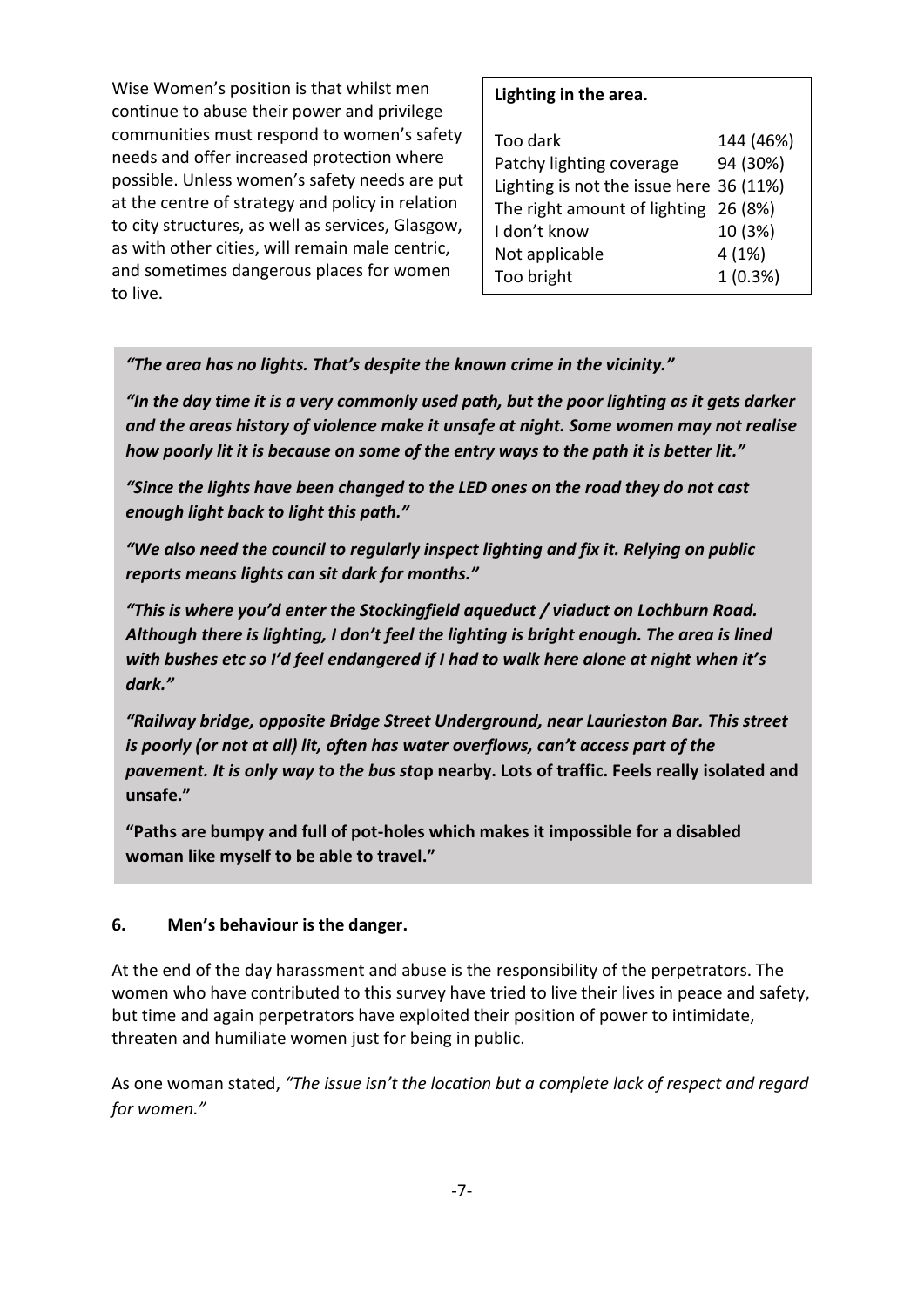*"I had an experience – there was a guy with his dog, who followed me when I was doing community pick up, near the canal, asked where I lived and all these personal questions. He walked on a bit and waited to see if I was going in his direction, I turned back and he came back the same way and made an excuse."*

*"I was sexually assaulted inside the actual take away (named) and I was loud and screamed and told the staff and they just ignored me other customers helped me and we called the police."*

*"I have been drugged and sexually assaulted in one of the pubs here, as well as faced years of sexual harassment as a bartender here."*

*"Woodlands Road. I was followed by a man along the whole length of Woodlands Road shouting 'hey sexy .. hey lady … why are you ignoring me sexy…' etc/ I was on my own when it was dark. Very quiet street."*

*"Men intimidating you on the street and hearing things in people's houses when you pass by or in neighbouring flats. There's deprivation, drug and alcohol issues which all contribute to gender inequality and general feeling so of being unsafe in the area."*

*"(named street) is known amongst my friends as a hub for harassment. This is unfair as it is one of the busiest streets in Glasgow and good place for a night out. Women shouldn't have to restrict their movements, and socialising due to the actions of males."*

*"There is little to no police presence despite this being a main route of transport from the station and also from local bars and clubs. There is without fail daily antisocial behaviour. I've never stood in this taxi queue without some form of intimidation or worry of intimidation."*

*"If you walk from top to bottom (named street) you'll receive some sort of harassment, cat calling, wolf whistling or just straight up being unwantingly approached. Although being with a friend makes you feel less scared, that does nothing in terms of reducing the chances of it happening so it's not even like there is power in numbers. It seems like this is something we have to just accept is going to happen."*

*"I was followed into the ice cream shop with my 14 year old daughter by a man in his 50s shouting that I was a \*\*\*\*\* as he believed I stole his parking space, he parked his car and followed me into the shop shouting. After I threatened to call the police he shouted at me more, he was very aggressive, there was 3 other male customers who sat and watched and also 2 men serving. No-one said a word, me and my daughter were the only two females here and felt threatened."*

*"Can wait in a taxi queue for over an hour at the weekends to try and get home. Drunk men can often approach and harass you and you can't leave because you need transport home."*

Not only does this affect women directly, but also creates communities of fear. Women spoke of historical incidents that heightened their anxiety and continued to impact on their everyday choices

Women also spoke of their fears for the safety of others, including their children.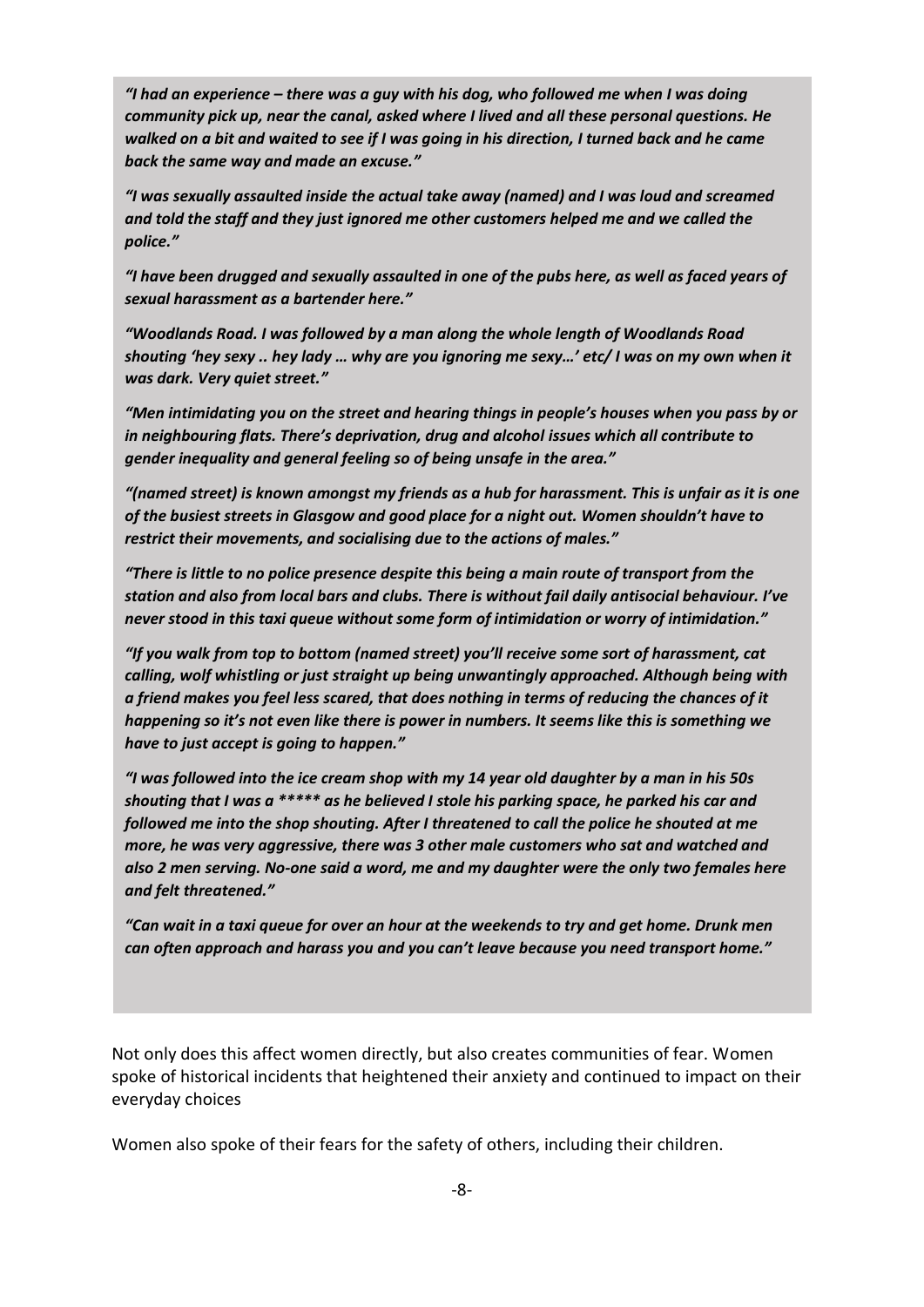*"My child was touched and mocked by a middle-aged man while my child was right next to me waiting to cross the road in broad daylight."*

*"There has been sexual assaults, rape and murder of women in this area." people. I didn't learn about them until she began having severe PTSD symptoms after "This park has been the site of a rape and murder in the time that I have lived here, and we moved away. She was walking in her own neighbourhood after dark." "My daughter experienced two incidents during which she was raped by three different* 

*there are common reports of men exposing themselves to women even in daylight." "There has been a woman killed her – sexual assault, and constant comments when you walk by large groups of men that stand around from day to night. I am scared for my mother passing in their care as she has had men try to come in her window whilst in car."*

*"Pedestrian tunnel from my street (street named). I use this tunnel to go to the park, local shops and visit friends. There are no mirrors at either entrance. Therefore, once you commit to enter the tunnel, it's too late if there are people with a criminal intent inside the tunnel. I have to avoid this tunnel at night and take a much longer route to my house. My son walks through this tunnel to go to school also."*

*"Behaviour of fans going to football matches needs to be looked at. Families and my son live in fear and anxiety as so-called fans congregate behind their flats on (named street)."*

## **7. Suggestions for change**

Many of the women, despite frustration at lack of action by authorities, had suggestions as to how to improve their communities.

## **"Clear the pavements of overhanging hedges."**

**"Better infrastructure to enable walking at night."**

**"I wish more venues would have posters up in what to do in the incident of sexual assault on their nights out…… there needs to be more support by councils to venues to provide the right harassment training to staff and to raise awareness to women what to do when something like this (sexual assault) arises."**

**"In train stations we have HELP points we can press, why cant we have these at desolate bus stops."**

**"While in toilet (named bar) there was a female who was upset as a result of the abuse she was subjected to from her partner…. I asked bar staff if they had any leaflets or any helplines that they could give her which they didn't. I think in the first instance it would be a step forward to having helpline numbers available in female toilets in this bar and others."**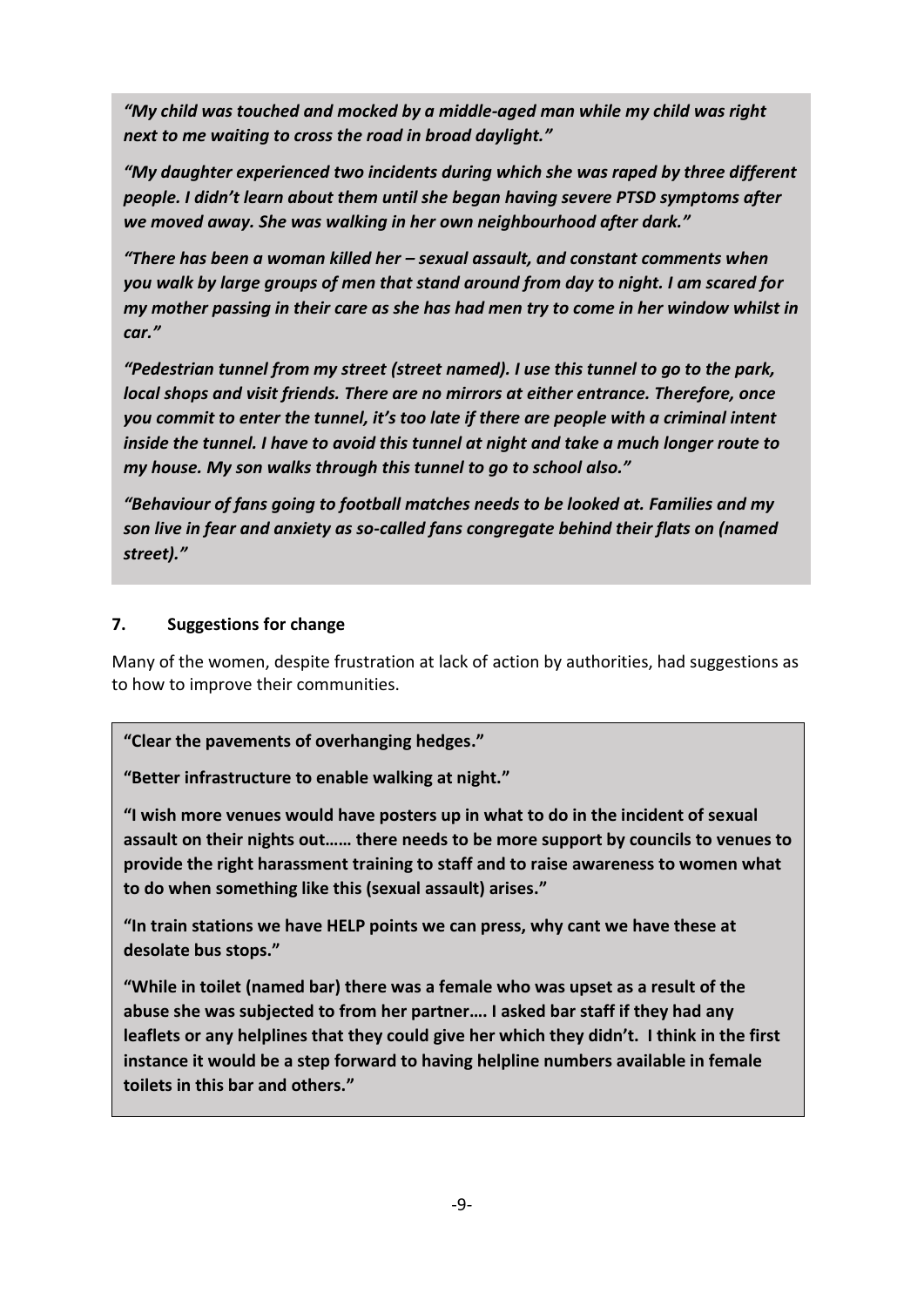## **8. Conclusion.**

There is no doubt there is much work to do. Not only to address the issues raised by the women, but also to embed women's safety into the strategy and policy of Glasgow and beyond.

Behind all the statistics and comments in this report there is a woman's life. A life restricted by fear and the reality of their communities.

This fear and reality prevent women from fulfilling their destinies. This is not to deny the strengths and achievement of all the women who contributed to this survey, but to recognise the barriers they overcome every day, whilst undertaking everyday tasks, connecting with others, and protecting those around them.

These are just some of the voices. All the contributions will be analysed alongside future focus groups and will support decision makers to understand the unacceptable epidemic of the harassment and abuse of women in public spaces.

We thank all the women. We value all their contributions.